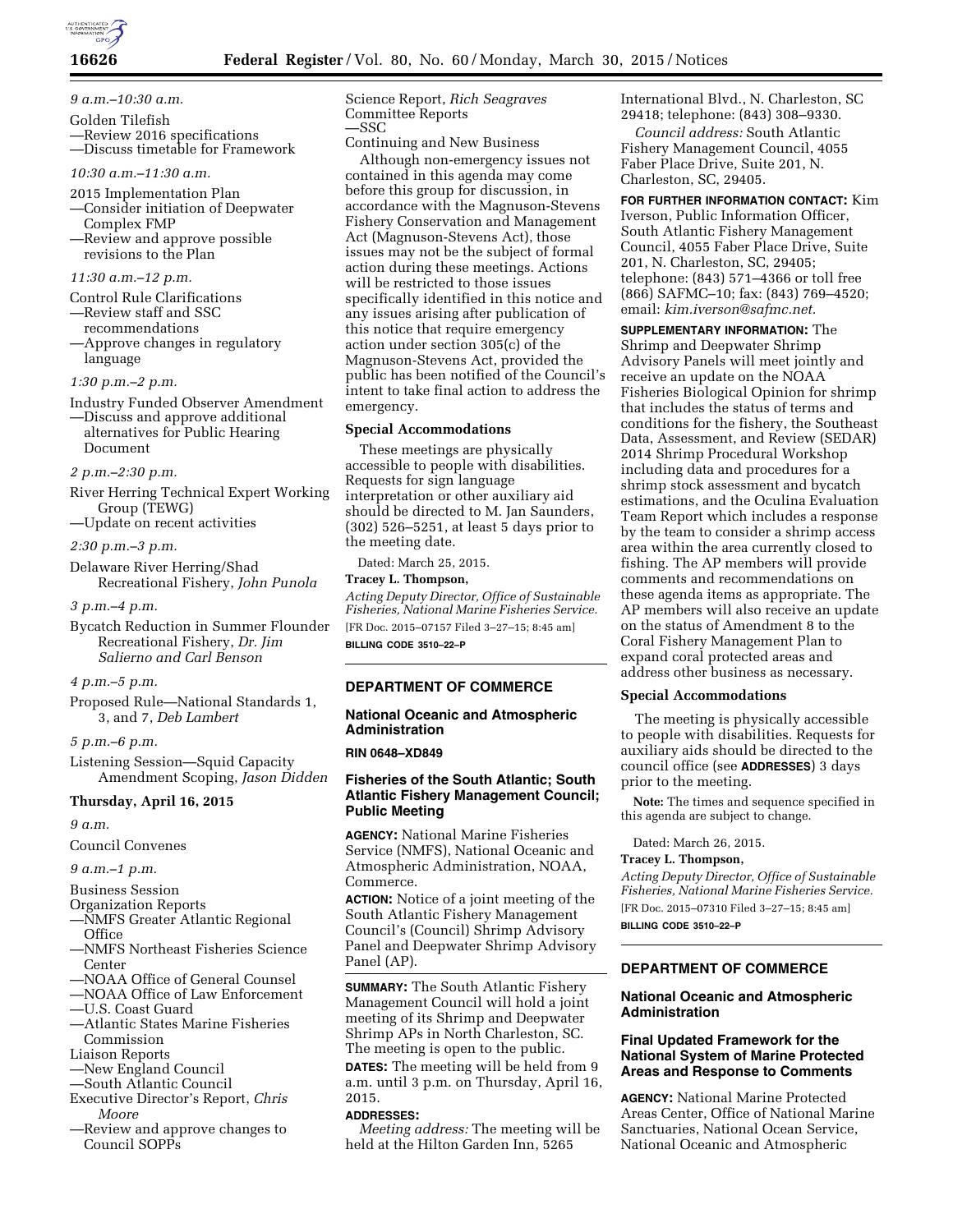Administration, Department of Commerce.

**ACTION:** Notice of availability of the final updated Framework for the National System of Marine Protected Areas of the United States and response to comments on Draft Updated Framework.

**SUMMARY:** The Department of Commerce and the Department of the Interior (DOI) jointly propose an updated Framework for the National System of Marine Protected Areas of the United States (Framework). The Framework is required by Executive Order 13158 on Marine Protected Areas (MPAs). This Framework provides overarching guidance for collaborative efforts among federal, state, commonwealth, territorial, tribal and local governments and stakeholders to implement an effective National System of MPAs (National System) from existing sites, build management capacity among MPA programs, coordinate collaborative efforts to address common management issues and identify ecosystem-based gaps in the protection of significant natural and cultural resources for possible future action by the nation's MPA authorities. This document updates the previous version of the Framework, completed in November 2008, using experience gained implementing the National System and advice from the Marine Protected Areas Federal Advisory Committee and MPA programs.

### **FOR FURTHER INFORMATION CONTACT:**

Lauren Wenzel, Acting Director, National Marine Protected Areas Center, 301–713–7265 or *[lauren.wenzel@](mailto:lauren.wenzel@noaa.gov) [noaa.gov](mailto:lauren.wenzel@noaa.gov)*.

Copies of the updated Framework can be downloaded or viewed on the Internet at

*marineprotectedareas.noaa.gov*. Copies can also be obtained through the contact person noted above.

### **SUPPLEMENTARY INFORMATION:**

### **I. Background on MPA Framework**

The National Oceanic and Atmospheric Administration's (NOAA) National Marine Protected Areas Center (MPA Center), within the Office of National Marine Sanctuaries, in cooperation with the Department of the Interior (DOl), completed the *Framework for the National System of Marine Protected Areas of the United States* (Framework) to meet requirements under Executive Order 13158 on Marine Protected Areas (Order) in November 2008. NOAA and DOI updated this Framework to reflect five years of implementation experience as well as advice from MPA

management agencies and the Marine Protected Areas Federal Advisory Committee. The purpose of this notice is to notify the public of the availability of the updated Framework and to respond to public comment received on a draft update published October 27, 2014.

Executive Order 13158 calls for the development of a National System of MPAs to ''enhance the conservation of our Nation's natural and cultural marine heritage and the ecologically and economically sustainable use of the marine environment for future generations.'' Established in November 2008, the National System provides a mechanism for MPA managers to voluntarily collaborate on shared management challenges; strengthen linkages among sites to enhance the management of marine resources; and build management capacity.

This proposed updated Framework is streamlined for greater clarity and readability, has an increased focus on the functions of the National System, and describes the role of the MPA Center in coordinating and supporting the National System. It also includes substantial revisions to the criteria for cultural resources, adding a criterion that allows MPAs created by tribes and indigenous people to be eligible for the National System.

### **II. Comments and Responses**

On October 27, 2014, NOAA and DOI (agencies) published the updated Framework for public comment (79 FR 63899). By the end of the two-month comment period, five individual submissions had been received. Several of the comments raised more than one issue, so related comments have been summarized and grouped below into thematic categories. For each of the categories listed below, a summary of comments is provided, and a corresponding response provides an explanation and rationale about changes that were or were not made in the final updated Framework.

### *MPA Networks and New MPAs*

*Comment:* The updated Framework puts a greater emphasis on expanding MPA networks and creating new MPAs, moving the focus from more pressing needs of existing sites. Moreover, the focus on ecosystem connectivity may not be appropriate for existing MPAs, and may not serve a larger conservation purpose.

*Response:* The development of MPA networks is a widely recognized marine conservation tool, acknowledged to be effective in providing the spatial links needed to maintain ecosystem processes

and connectivity, as well as improving resilience of ecosystems and the communities that depend on them. NOAA and DOI believe that encouraging the science-based creation of MPA networks is fundamental to fulfilling the goals of the National System of MPAs. This focus on enhancing ecosystem connectivity will actually help realize the achievement of existing conservation objectives of MPAs.

The updated Framework notes the importance of fostering effective management of existing MPAs as well as identifying priorities for conservation where new MPAs may be an appropriate solution. Contributing to planning for new MPAs is not a major focus of the updated Framework, but part of an overall approach to developing an effective and representative National System of MPAs.

## *Defining and Implementing ''Avoid Harm'' Provision*

*Comment:* The updated Framework should provide more clarity regarding definitions and implementation of the requirement in Executive Order 13158 for federal agencies to ''avoid harm'' to the resources protected by an MPA.

*Response:* The updated Framework notes that the Executive Order does not provide new legal authority for any federal agency or the MPA Center to review activities of any other federal agency or to create different standards for existing reviews. Instead, the implementation of Section 5, and the national policy it articulates, is achieved using existing legal authorities that shape how federal action agencies identify, review, mitigate, or otherwise alter their activities based on impacts to natural or cultural resources of National System MPAs. NOAA and DOI believe that given the importance of individual agency authorities in implementing this requirement of Executive Order 13158, no single definition of ''harm'' is possible. The important context of each agency's authorities will govern agencies' analyses of harm, including major versus minor or direct versus indirect harm.

The language in the Executive Order that stipulates that federal agencies avoid harm ''to the maximum extent practicable'' allows for the consideration of important social and economic implications of proposed activities within an MPA. Where appropriate, and upon request by one or more agency, the MPA Center may provide technical assistance (*e.g.,*  guidance on best practices), coordination, or facilitation to agencies